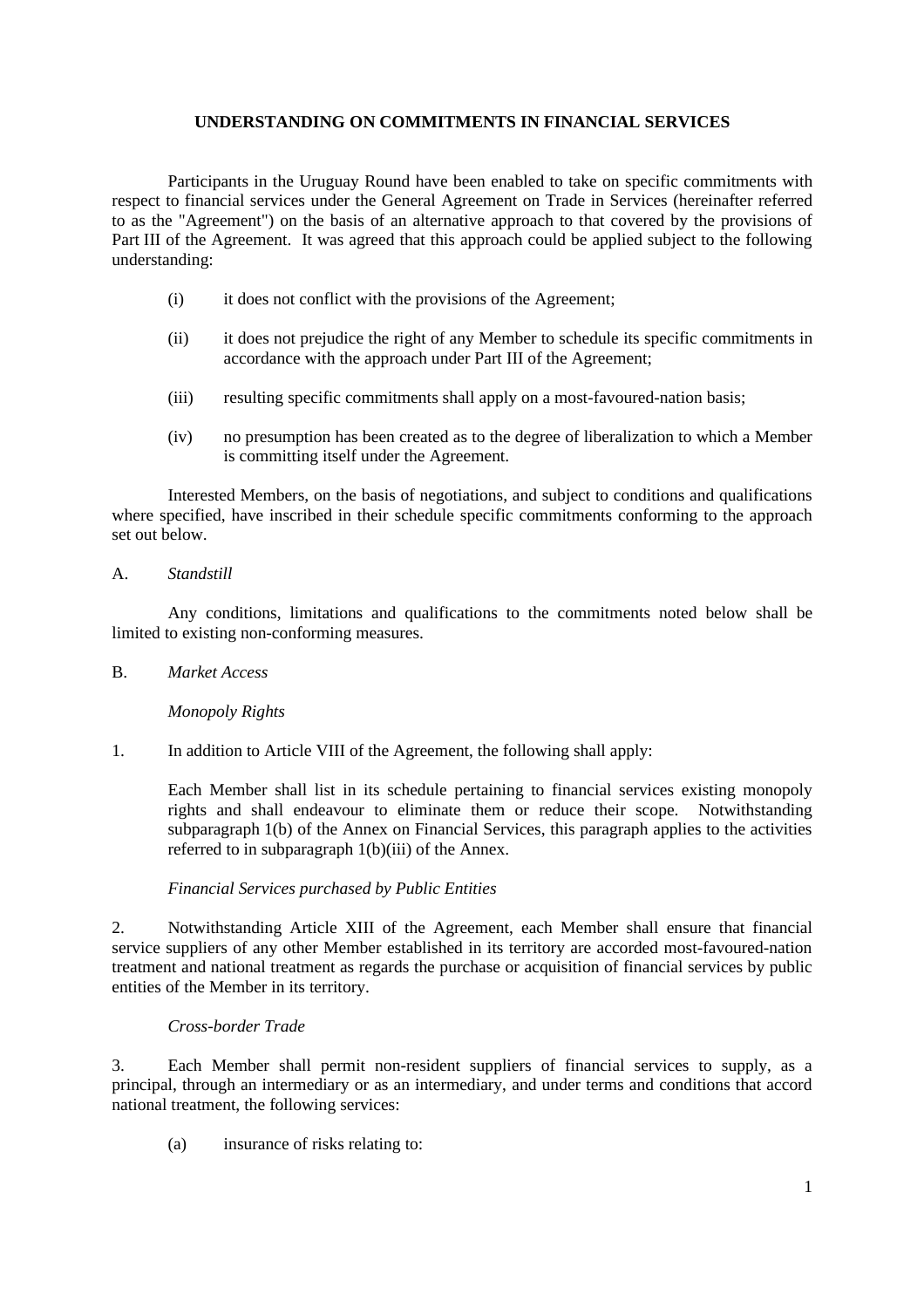- (i) maritime shipping and commercial aviation and space launching and freight (including satellites), with such insurance to cover any or all of the following: the goods being transported, the vehicle transporting the goods and any liability arising therefrom; and
- (ii) goods in international transit;
- (b) reinsurance and retrocession and the services auxiliary to insurance as referred to in subparagraph 5(a)(iv) of the Annex;
- (c) provision and transfer of financial information and financial data processing as referred to in subparagraph 5(a)(xv) of the Annex and advisory and other auxiliary services, excluding intermediation, relating to banking and other financial services as referred to in subparagraph 5(a)(xvi) of the Annex.

4. Each Member shall permit its residents to purchase in the territory of any other Member the financial services indicated in:

- (a) subparagraph 3(a);
- (b) subparagraph 3(b); and
- (c) subparagraphs  $5(a)(v)$  to (xvi) of the Annex.

## *Commercial Presence*

5. Each Member shall grant financial service suppliers of any other Member the right to establish or expand within its territory, including through the acquisition of existing enterprises, a commercial presence.

6. A Member may impose terms, conditions and procedures for authorization of the establishment and expansion of a commercial presence in so far as they do not circumvent the Member's obligation under paragraph 5 and they are consistent with the other obligations of the Agreement.

#### *New Financial Services*

7. A Member shall permit financial service suppliers of any other Member established in its territory to offer in its territory any new financial service.

#### *Transfers of Information and Processing of Information*

8. No Member shall take measures that prevent transfers of information or the processing of financial information, including transfers of data by electronic means, or that, subject to importation rules consistent with international agreements, prevent transfers of equipment, where such transfers of information, processing of financial information or transfers of equipment are necessary for the conduct of the ordinary business of a financial service supplier. Nothing in this paragraph restricts the right of a Member to protect personal data, personal privacy and the confidentiality of individual records and accounts so long as such right is not used to circumvent the provisions of the Agreement.

*Temporary Entry of Personnel*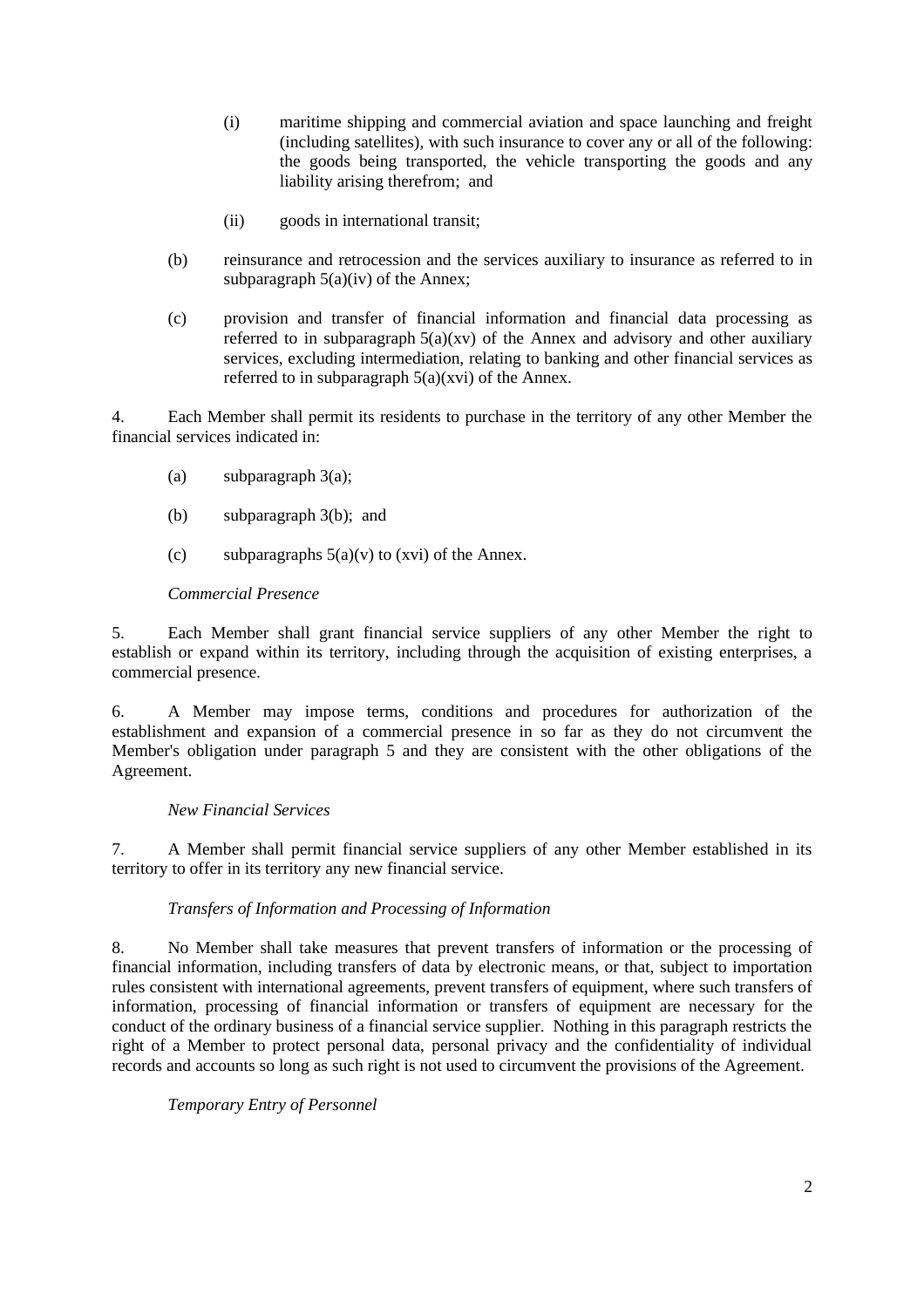- 9. (a) Each Member shall permit temporary entry into its territory of the following personnel of a financial service supplier of any other Member that is establishing or has established a commercial presence in the territory of the Member:
	- (i) senior managerial personnel possessing proprietary information essential to the establishment, control and operation of the services of the financial service supplier; and
	- (ii) specialists in the operation of the financial service supplier.
	- (b) Each Member shall permit, subject to the availability of qualified personnel in its territory, temporary entry into its territory of the following personnel associated with a commercial presence of a financial service supplier of any other Member:
		- (i) specialists in computer services, telecommunication services and accounts of the financial service supplier; and
		- (ii) actuarial and legal specialists.

## *Non-discriminatory Measures*

10. Each Member shall endeavour to remove or to limit any significant adverse effects on financial service suppliers of any other Member of:

- (a) non-discriminatory measures that prevent financial service suppliers from offering in the Member's territory, in the form determined by the Member, all the financial services permitted by the Member;
- (b) non-discriminatory measures that limit the expansion of the activities of financial service suppliers into the entire territory of the Member;
- (c) measures of a Member, when such a Member applies the same measures to the supply of both banking and securities services, and a financial service supplier of any other Member concentrates its activities in the provision of securities services; and
- (d) other measures that, although respecting the provisions of the Agreement, affect adversely the ability of financial service suppliers of any other Member to operate, compete or enter the Member's market;

provided that any action taken under this paragraph would not unfairly discriminate against financial service suppliers of the Member taking such action.

11. With respect to the non-discriminatory measures referred to in subparagraphs 10(a) and (b), a Member shall endeavour not to limit or restrict the present degree of market opportunities nor the benefits already enjoyed by financial service suppliers of all other Members as a class in the territory of the Member, provided that this commitment does not result in unfair discrimination against financial service suppliers of the Member applying such measures.

#### C. *National Treatment*

1. Under terms and conditions that accord national treatment, each Member shall grant to financial service suppliers of any other Member established in its territory access to payment and clearing systems operated by public entities, and to official funding and refinancing facilities available

3